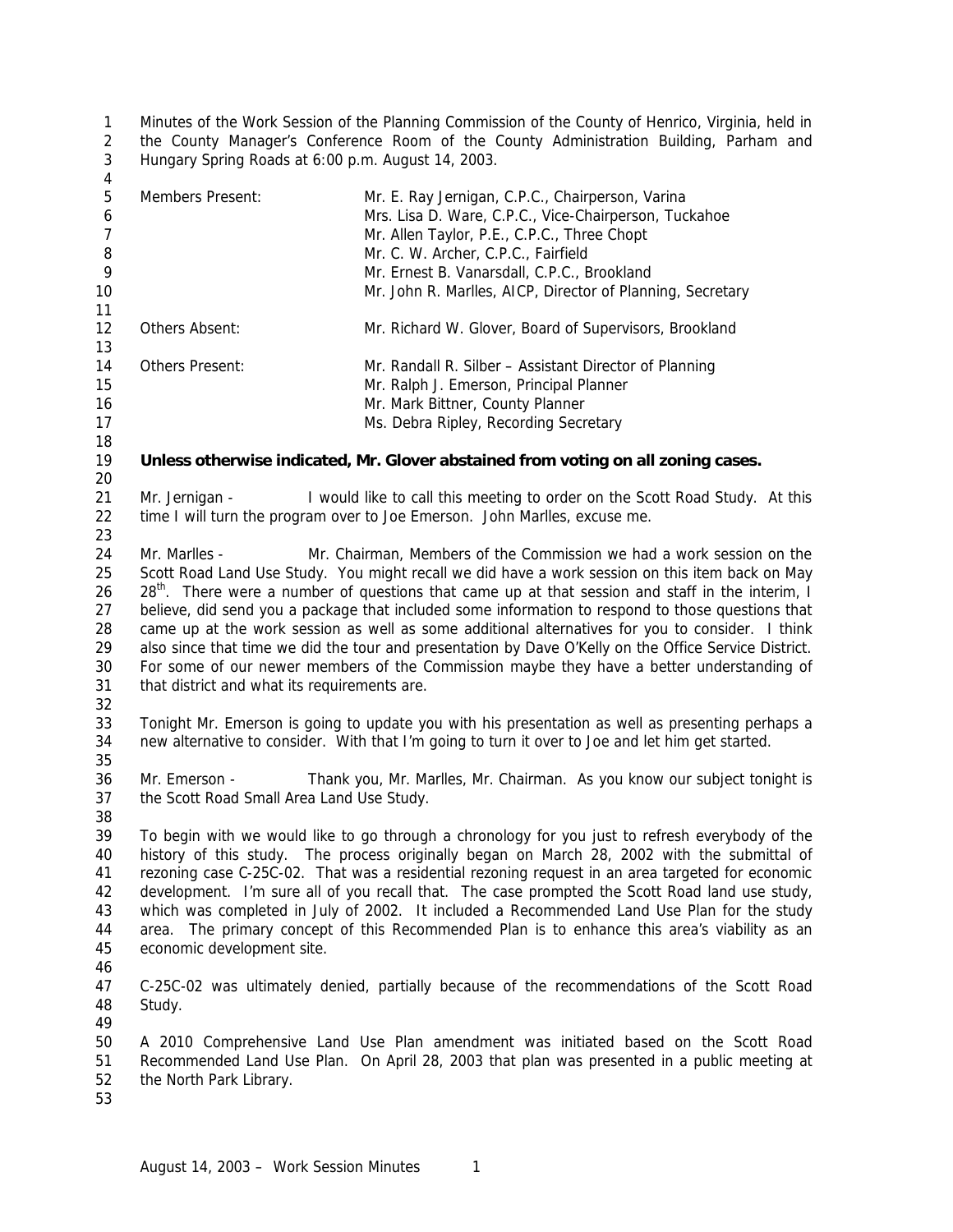54 On May  $28<sup>th</sup>$  of this year, the Planning Commission held a work session to consider this study, as 55 Mr. Marlles mentioned earlier, and on July 23<sup>rd</sup> received a presentation on the Office/Service zoning category.

58 There were several issues raised on the May 28<sup>th</sup> work session that the Commission requested that the staff look into: (1) was the demand for office space; (2) was a direct access from Interstate 295 into the study area, and (3) the primary question was the potential for more Office/Service development.

- In response to those questions, staff did compile considerable information that was distributed to 64 the Commission on July 15<sup>th</sup>. Based on that information we thought we would briefly go through that one more time for you.
- 

 The slide you see here (referring to slide) reflects some of the information again that you received in your package. You did receive a series of spreadsheets that dealt with vacant office space and vacant property. The spreadsheets were not in a format that we could easily total, but as I am sure you recall there is quite a bit of vacant office space in the area. The property west of I-95, this slide depicts property that are zoned O-1, O-2 and O-3 (referring to slide). This GIS generated information reflects 97 parcels; totaling 461 acres of undeveloped O-1, O-2 and O-3 zoned properties.

- 
- The next map displays properties designated Office on the 2010 Plan west of I-95. Again, this GIS generated information reflects 197 parcels totaling 572 acres.
- 
- One thing I would point out to you as you review this information, you will notice that in the western end of the county the availability of large sites for new office park development is limited.
- The Scott Road Study Area is one of the remaining large-site opportunities available for development in the west end of the county.
- 

 The next slide shows information that staff discovered regarding potential access to 295. As you know this area has been subject to previous economic development interest, primarily Capital One. Access to the site via 295 has been discussed in those various venues regarding Capital One as a means to maximize the economic potential of this area. It was also a concern you raised at your 88 May 28<sup>th</sup> work session. Conceptual Plans relating to the Capital One proposal were produced reflecting direct access to I-295. Again, you did receive copies of those plans in your package.

 The slide you see here (referring to slide) was produced by VHB Engineering Firm. The plan shows ingress and egress to the site from eastbound I-295. It should be noted that access to I-295 is conceptual only and to staffs knowledge has never been submitted for approval to VDOT or the 94 Federal Highway Administration. In the event that a large user was interested in the site again, certainly access to 295 would be something that we need to reconsider, but at this time there exist no access planned or otherwise to 295 from the site.

98 This slide shows some information regarding recent rezonings in the area (referring to slide). Staff, as you know, from reviewing your package researched the proffers in the cases in the area. This relates to the Daniel rezoning that rezoned property at Parham and St. Charles Roads to O-3C Office. The site is represented by the darker area on the slide (referring to slide). The proffered conditions approved for this site include the dedication of an 80' right-of-way through the property that would become St. Charles Road. The green arrow (referring to slide) shows where this road could be located based on the proffer requirements. The alignment proposed by the VHB 105 Engineering Firm at the May  $28<sup>th</sup>$  work session is also shown. The proposed alignment is just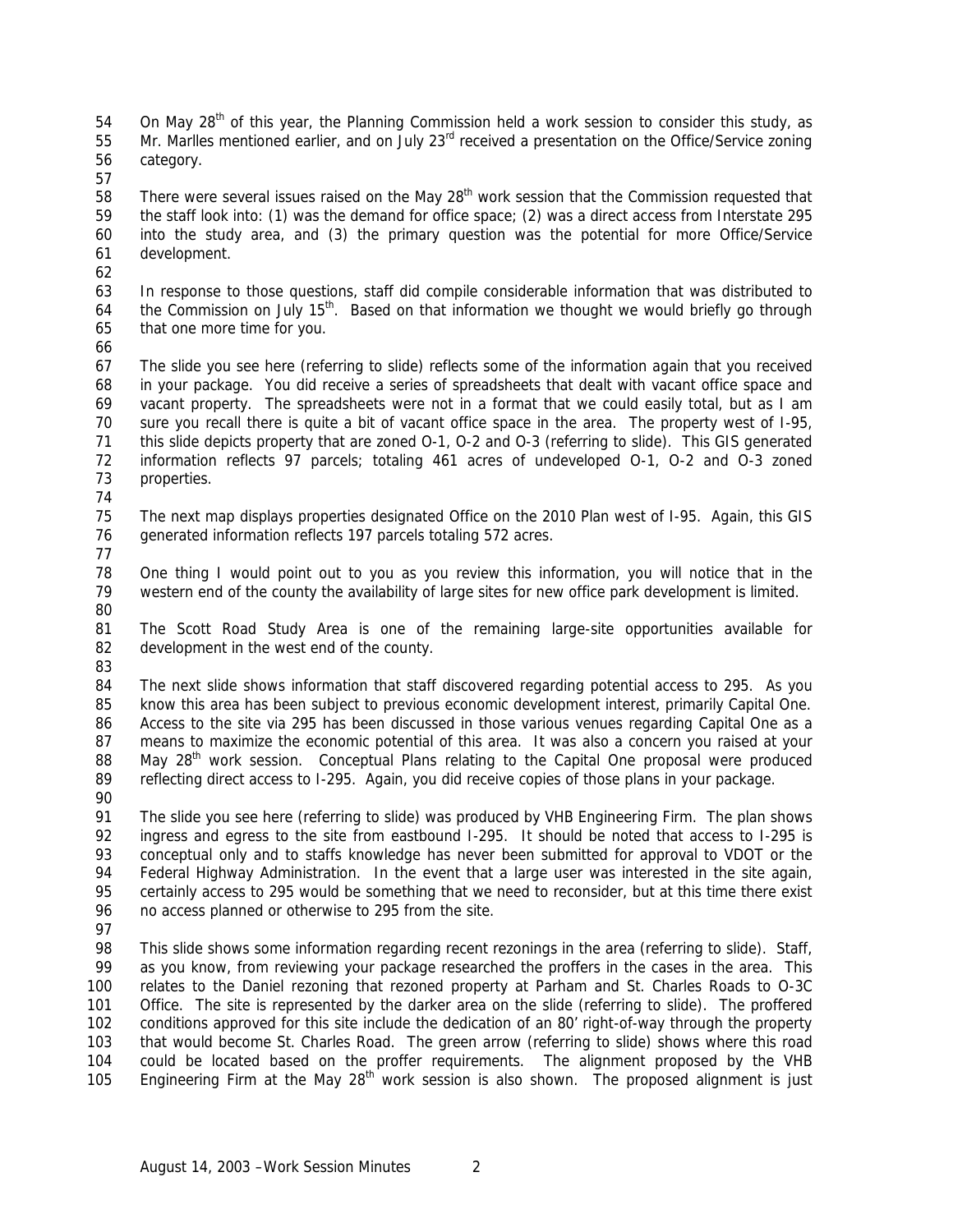beyond the allowable alignment area based on the proffers from the Daniels case. To comply with the proffers governing this site, it would have to be moved to the east.

 In your package you received several alternatives and you see them displayed on the screen at this time (referring to slide). The plans reflected a progressive series of proposals beginning with less intense plans with number 1 (referring to slide) and moving to more intense land use patterns 112 through alternative 3 (referring to slide).

 Giving consideration to the comments of the Commission and further examination of the alternative land use plans that we forwarded to you, and internal staff discussions, staff now recommends the new land use plan displayed here (referring to slide), which was also handled out to you prior to beginning this discussion. The plan reflects a mix of O/S and Office along the north side of Parham Road and SR1 along the south side of Parham Road. Staff feels this proposal provides a balance between additional office/service development north of Parham Road and additional residential development south of Parham Road. South of Parham Road the property is already zoned residential and you do have a case currently submitted requesting a rezoning on that property. Also, there is one parcel of A1 that would go to residential in that proposal if it's deemed acceptable. This slide is to remind you briefly of the differences between Office and OS when reviewing all the alternatives you need to keep those in mind. 

 Now, along with your map you received a matrix or chart showing you the differences between the uses of the Office category and the OS category. That is a little more detailed then what I plan on going through with you right now.

 O-1 allows strictly office uses, such as medical offices, childcare centers, and artist studios. O-2 allows O-1 uses and business offices, banks, funeral homes, and laboratories. O-3 allows O-1 and O-2 uses, as well as printing, publishing and engraving, radio and television broadcasting, and retail and service businesses in buildings greater than 50,000 square feet.

 O/S allows a greater variety of uses, while allowing similar uses as O-1, O-2, and O-3. In addition to those similar uses, in O/S you are allowed data processing, warehouses, distribution centers, and light manufacturing and light industrial uses. Warehousing, service, and retail uses can only comprise 40% of the building's square footage in an O/S category, unless increased to 60%, for example, with a PUP.

 To give you an idea of the schedule that you would follow, or would be suggested by staff, in the event that you find our proposal acceptable would be that the Commission would need to schedule 143 a Public Hearing. Staff is prepared to present this at your September  $24<sup>th</sup>$  meeting, if this is acceptable to the Commission. Following that hearing would be a work session with the Board of Supervisors, which of course would be scheduled by the Board, along with a Public Hearing by the Board of Supervisors.

 With that Mr. Chairman I have nothing further to add unless you have questions and we will be happy to respond.

151 Mr. Jernigan - Thank you, Mr. Emerson. Are there any questions from the panel? Are there any questions from the audience? By the way I want to thank you all for being here, I started a little abruptly. We were trying to get going, but I apologize, we are glad to have you with us. Do any of you gentlemen have a question? We don't have any questions, Mr. Emerson. I thank you, sir.

 Mr. Marlles - Mr. Chairman, would the Commission like to, does the Commission concur with the staffs recommendation to hold, to schedule a Public Hearing?